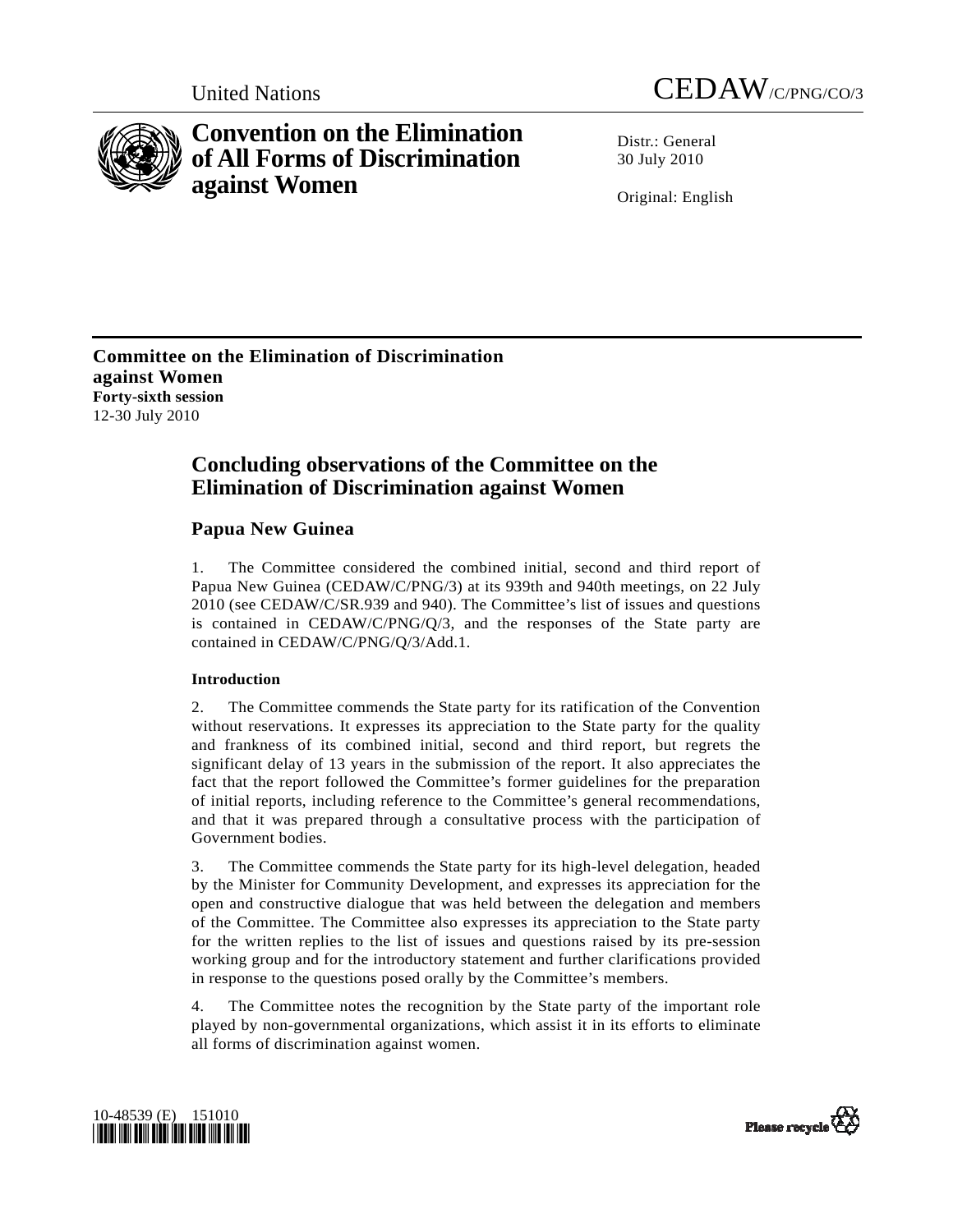5. The Committee takes note of the fact that the State party is very vulnerable to environmental threats, including coastal erosion and rising sea levels as a result of climate change, as well as national disasters, and notes its particular geographical situation, which poses restrictions on movement and communication.

## **Positive aspects**

6. The Committee welcomes the adoption by the State party of the 2009 Lukautim Pikinini (Child Protection) Act, including a range of provisions to protect girls from discrimination.

7. The Committee notes with satisfaction several legislative initiatives by the State party in relation to sexual offences, including the enactment, in 2002, of the Sexual Offences and Crimes against Children Act under the revised Criminal Code, introducing a series of new offences, including marital rape, graded according to the seriousness of the harm and incorporating the ways in which women are sexually violated.

8. The Committee notes with appreciation the adoption of a number of policies, plans and programmes on women and gender development, such as the National Strategic Plan 2010-2050 (Papua New Guinea Vision 2050), which includes human capital development and gender, youth and people empowerment as major pillars that promote gender equality and participation.

## **Principal areas of concern and recommendations**

9. **The Committee recalls the obligation of the State party to systematically and continuously implement all the provisions of the Convention. It views the concerns and recommendations identified in the present concluding observations as requiring the priority attention of the State party between now and the submission of its next periodic report. Consequently, the Committee urges the State party to focus on those areas in its implementation activities and to report on action taken and results achieved in its next periodic report. It calls upon the State party to submit the present concluding observations to all relevant ministries, Parliament and the judiciary in order to ensure their full implementation.**

## **Parliament**

10. **While reaffirming that the Government has the primary responsibility and is particularly accountable for the full implementation of the obligations of the State party under the Convention, the Committee stresses that the Convention is binding on all branches of Government and invites the State party to encourage its Parliament, in line with its procedures, where appropriate, to take the necessary steps with regard to the implementation of these concluding observations and the Government's next reporting process under the Convention.**

## **Status of the Convention**

11. The Committee notes that the State party is currently considering the approach to take in relation to giving effect to the Convention in domestic law and that the Department of Justice and the Attorney General have undertaken a legislative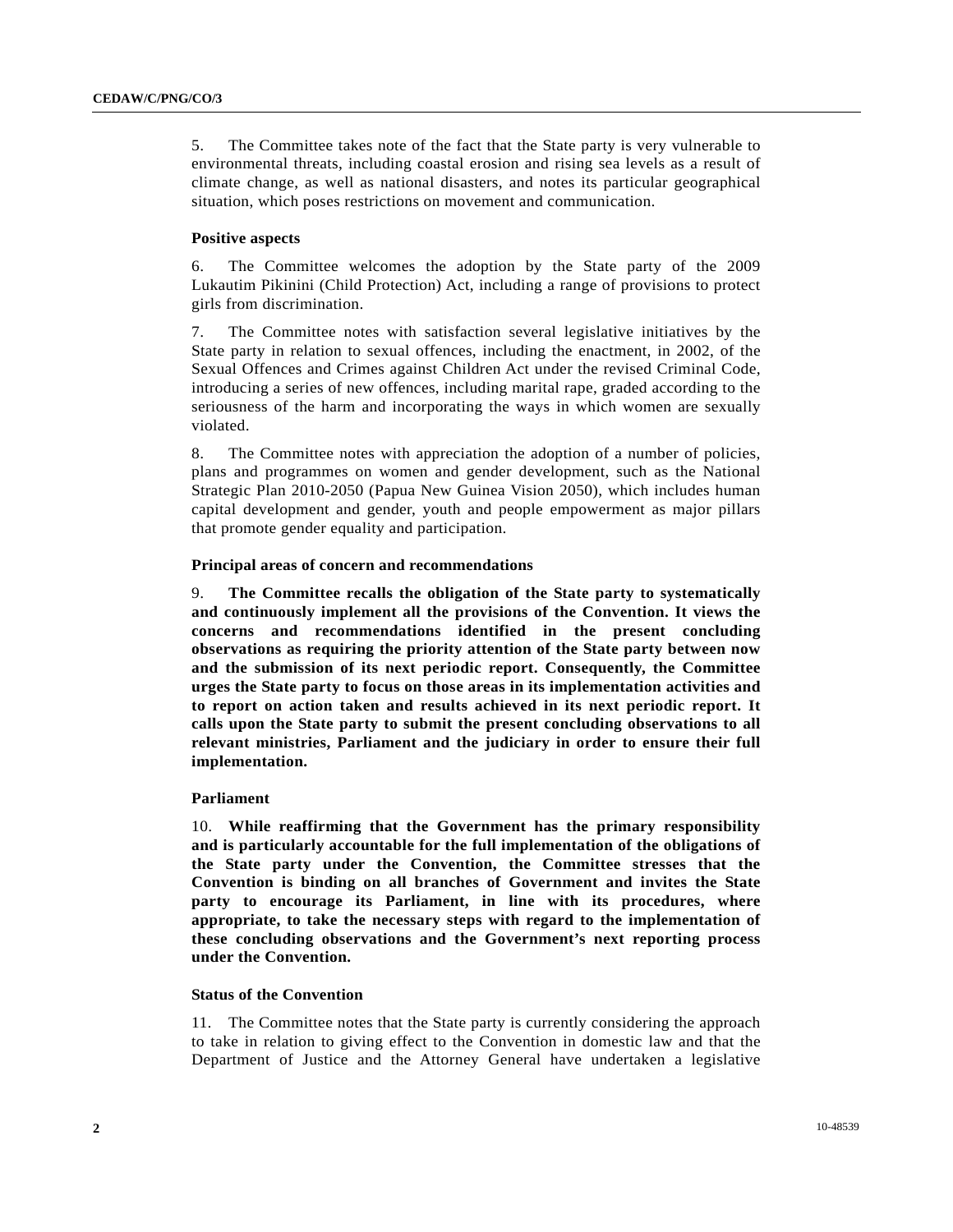review of domestic laws in compliance with the Convention. However, the Committee is concerned that, although the Convention was ratified in 1995, it has not yet been accorded the status of domestic law under the Constitution or an Act of Parliament and does not form part of the domestic law of Papua New Guinea, hence having no direct domestic effect.

12. **The Committee urges the State party to proceed without delay with the full incorporation of the Convention into its domestic legal system in order to give central importance to the Convention as the basis for the elimination of all forms of discrimination against women and the achievement of gender equality.**

#### **Definition of equality**

13. The Committee notes with concern that the Constitution does not include sex as a prohibited ground, thereby allowing for lawful discrimination on the grounds of sex or gender. The Committee is also concerned that neither the Constitution nor other appropriate legislation embodies the principle of equality between women and men or contains a definition of discrimination against women in accordance with article 1 of the Convention, covering both direct and indirect discrimination, and extending to acts of both public and private actors in accordance with article 2. However, the Committee notes with interest the statement by the delegation that the issue of the definition of equality will be solved through the drafting of an organic law on gender equity.

14. **The Committee recommends that the State party incorporate fully and without delay into the Constitution or other appropriate legislation, such as an organic law on gender equality, the principle of equality between women and men and a prohibition of discrimination against women, in line with the definition provided in article 1 of the Convention. The Committee further recommends the enactment of effective legislation to enforce the prohibition of discrimination on the grounds of sex and gender.**

#### **Visibility of the Convention**

15. While noting some efforts undertaken to raise awareness of the Convention throughout the State party, including in partnership with non-governmental organizations and the international community, the Committee is concerned that the Convention has not been translated into the main local languages and that there is inadequate knowledge about the rights of women included in the Convention, the concept of substantive equality of women and men as defined in the Convention and the Committee's general recommendations in society in general, including among all branches of the Government and the judiciary at all levels.

16. **The Committee encourages the State party to translate the Convention into the main local languages and to widely disseminate and raise awareness about the Convention and other legislation, in particular with regard to the meaning and scope of direct and indirect discrimination, and the formal and substantive equality of women and men. The Committee urges the State party to take all appropriate measures to ensure that the Convention is sufficiently known and applied by all branches of Government as a framework for all laws, court decisions and policies on gender equality and the advancement of women. The Committee also calls upon the State party to ensure that the Convention and related domestic legislation are an integral part of the education and**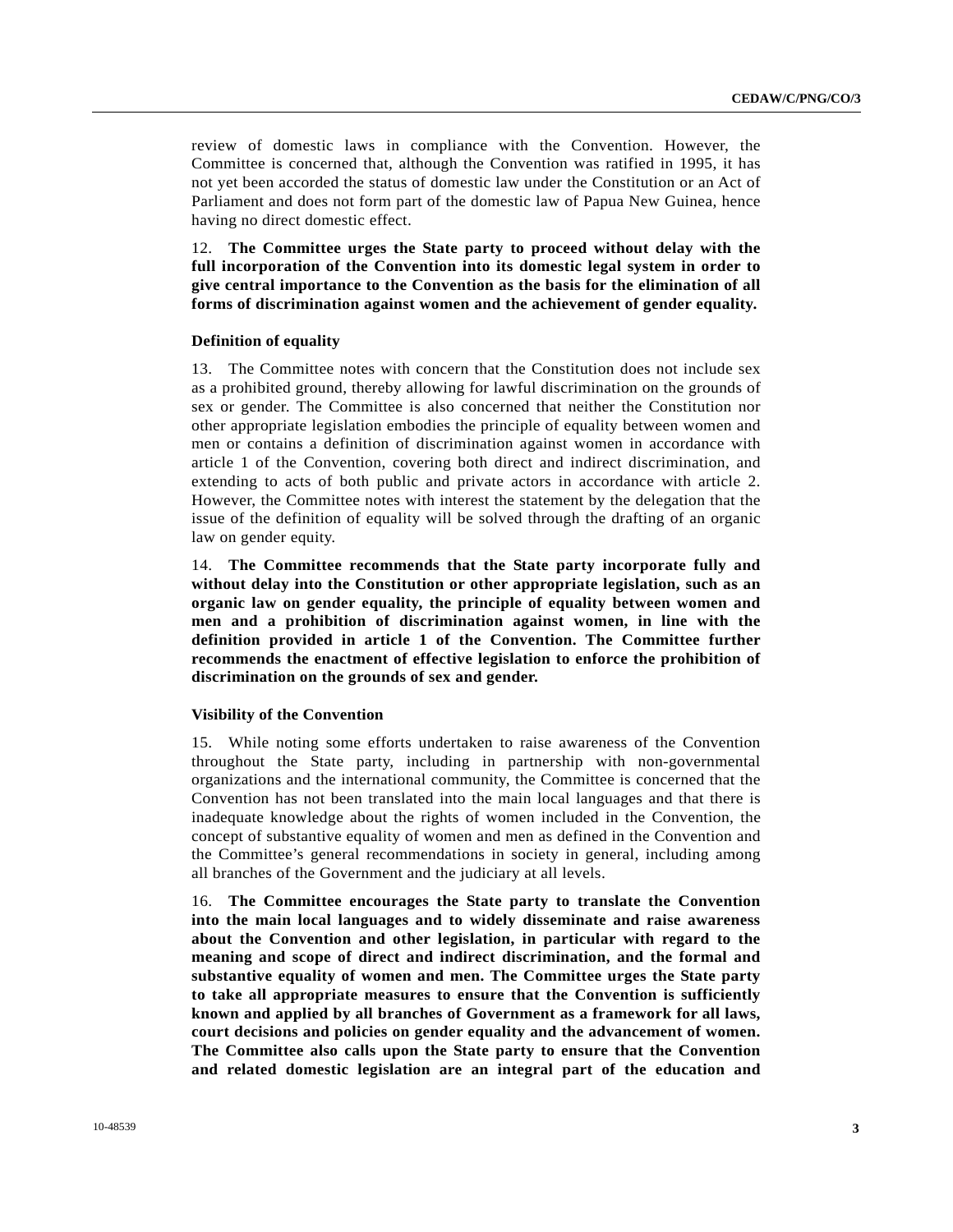## **training of law enforcement and judicial officers, including judges, lawyers and prosecutors, in order to establish firmly in the country a legal culture supportive of women's equality and non-discrimination.**

#### **Access to justice**

17. While noting the plural legal system operating in Papua New Guinea, the Committee is concerned that even though customary law is subordinate to the Constitution and statutory laws, it is the main law applicable in the village courts, resulting in continuing discrimination against women. The Committee is also concerned about the barriers hindering women's access to justice, including in terms of geographical distance to and from courts, lack of legal aid, lack of information about their rights and lack of resources to access the services of lawyers.

18. **The Committee urges the State party to ensure that the village courts, in their decisions, apply the principles of equality and non-discrimination in line with article 1 of the Convention. The Committee also urges the State party to take steps to raise awareness of women's rights among the general public, including members of the village courts, law enforcement agencies and women in particular. The Committee recommends that information about the Convention be provided to women through the use of all appropriate means, including through the media, such as radio and the Internet, as well as by making use of oral traditions. The Committee further encourages the State party to reintroduce legal aid for civil cases in order to enable women to assert their rights in civil courts.**

#### **Legal complaints mechanisms, including a national human rights institution**

19. The Committee is concerned that the State party does not have a comprehensive and effective legal system for receiving complaints and regrets the lack of data on complaints filed by women and their outcome. The Committee takes note of the information provided indicating that the State party is in the process of establishing a national human rights institution in compliance with the principles relating to the Status of National Institutions for the Promotion and Protection of Human Rights (the Paris Principles; see General Assembly resolution 48/134, annex).

20. **The Committee urges the State party to strengthen its legal complaints system to ensure that all women have effective access to justice. The State party is encouraged to accelerate the process of establishing a national human rights institution in accordance with the Paris Principles and to ensure that the institution will be provided with a broad mandate in respect of human rights, as well as sufficient human, financial and technical resources for its effective functioning, and that its composition and activities will be gender-sensitive and will fully address the issue of the promotion and protection of women's human rights. It further encourages the State party to collect data on the number of complaints filed by women, the types of complaints received and their outcomes and to include this information in its next periodic report.**

#### **National machinery for the advancement of women**

21. The Committee welcomes the establishment of an Office for the Development of Women. However, the Committee is concerned about the lack of information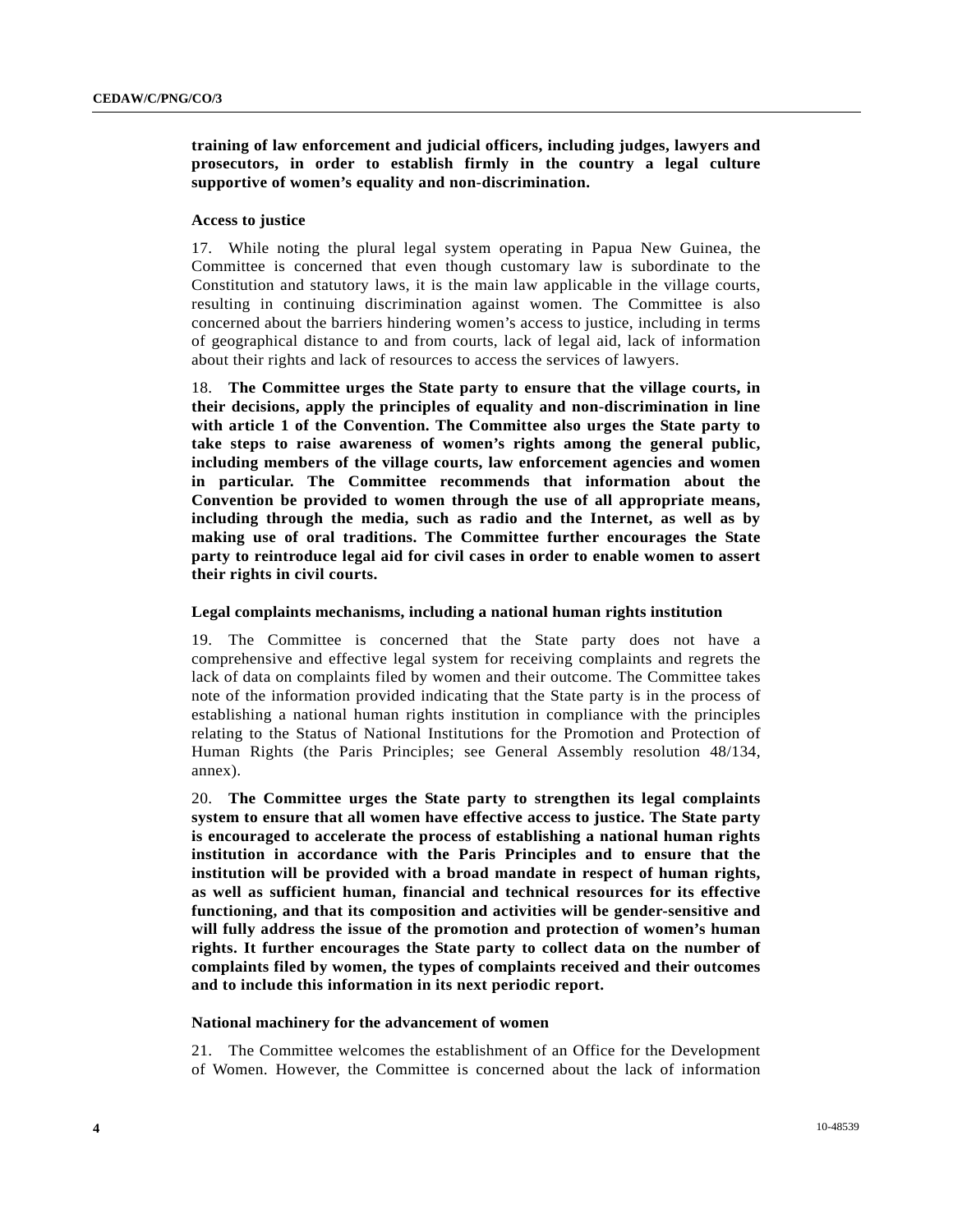provided on how the national machinery works for the protection of women's rights, especially how it monitors the situation of women in all areas. In this respect, the Committee notes with concern that the Office does not have the institutional authority, capacity and resources to effectively promote implementation of the Convention and coordinate use of gender mainstreaming across all sectors and levels of Government, including in rural and remote areas.

22. **The Committee calls upon the State party to expeditiously strengthen the national machinery, namely the Office for the Development of Women, by providing it with adequate human, financial and technical resources and the authority and decision-making power that are necessary for it to coordinate and work effectively for the promotion of gender equality and gender mainstreaming. It also requests the State party to strengthen its impact assessments of measures taken so as to ensure that such measures achieve their goals and targets.**

#### **Temporary special measures**

23. While noting some efforts made by the State party for the application of temporary special measures in the area of political participation, the Committee is concerned that temporary special measures in accordance with its general recommendation No. 25 are not systematically applied as a necessary strategy to accelerate the achievement of de facto or substantive equality between women and men in all areas of the Convention, including employment, education and other areas of public life.

24. **The Committee encourages the State party to familiarize all relevant officials with the concept of the temporary special measures described in article 4, paragraph 1, of the Convention, as interpreted in the Committee's general recommendation No. 25. The Committee recommends that the State party consider applying various types of temporary special measures in areas in which women are underrepresented or disadvantaged, including through the allocation of additional resources where needed, to accelerate the advancement of women. The Committee also recommends that the State party include in its legislation specific provisions on the application of temporary special measures that encourage their use in both the public and private sectors.**

#### **Customary practices and stereotypes**

25. The Committee recognizes the rich culture and traditions of the State party and their importance in daily life. However, the Committee expresses its serious concern about the persistence of harmful norms, practices and traditions, as well as patriarchal attitudes and deep-rooted stereotypes, regarding the roles, responsibilities and identities of women and men in all spheres of life. These include polygamy, bride price (*dava*), "good" woman stereotypes, the traditional view of "big man" leadership and the custom of including women as part of compensation payment. The Committee is concerned that such customs and practices perpetuate discrimination against women and girls, that they are reflected in women's disadvantageous and unequal status in many areas, including education, public life, decision-making and in the persistence of violence against women, and that, thus far, the State party has not taken sustained systematic action to modify or eliminate stereotypes and negative traditional values and practices.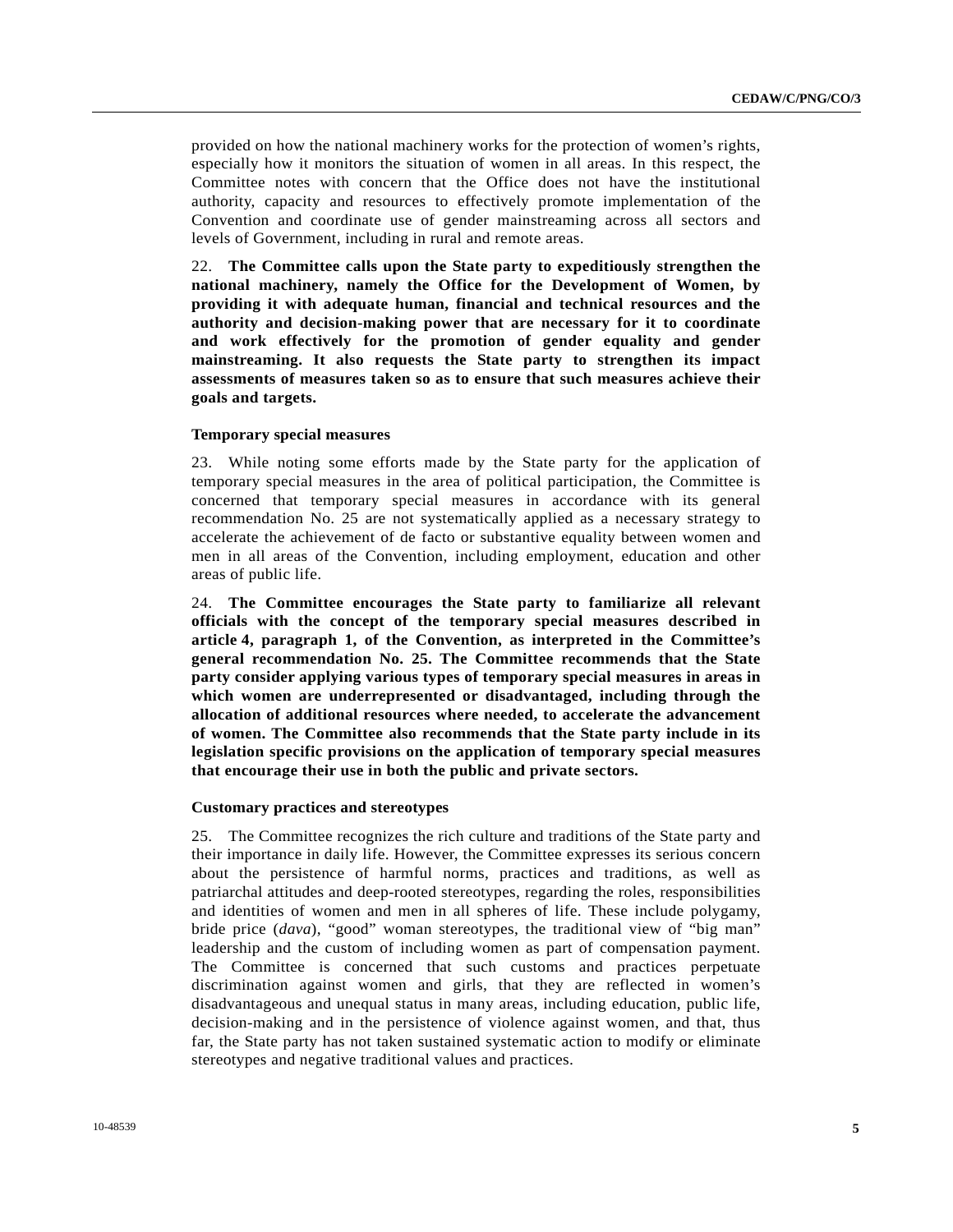26. **The Committee invites the State party to view culture and tradition as dynamic aspects of the country's life and social fabric and therefore as subject to change. It urges the State party to put in place without delay a comprehensive strategy, including legislation, to modify or eliminate customary practices and stereotypes that discriminate against women in conformity with articles 2, 2 (f) and 5 (a) of the Convention. This strategy should include awareness-raising efforts targeting women and men at all levels of society, including chiefs, island leaders and pastors, and be undertaken in collaboration with civil society and women's organizations. The Committee encourages the State party to use innovative measures that target young people and adults to strengthen understanding of the equality of women and men, and to work through the educational system, both formal and informal, as well as with the mass media, to enhance a positive and non-stereotypic portrayal of women. It also requests the State party to put in place monitoring mechanisms and to regularly assess progress made towards the achievement of established goals in this respect. The State party is encouraged to conduct studies on this subject, including in the outer islands, use the findings to carry out informed interventions, and seek assistance, if needed, from the international community for this purpose.**

#### **Torture and killings of women and girls accused of witchcraft**

27. While noting that the State party has established a working committee in the context of the Constitutional Law Reform Commission to review the law on sorcery and sorcery-related killings, the Committee expresses its serious concern about reports of brutal torture and killings of women and girls, especially old women, accused of witchcraft and is particularly concerned that the number of female victims is increasing. The Committee regrets the lack of information on the prevalence of this phenomenon as well as on any investigations, prosecutions and punishments of perpetrators. The Committee underlines that this harmful practice is a grave violation of girls' and women's human rights and of the State party's obligations under the Convention.

28. **The Committee urges the State party to take immediate and effective measures to investigate the incidences of torture and killings of women and girls, especially old women, based on accusations of witchcraft or sorcery, to prosecute and punish the perpetrators of such acts and to prevent their reoccurrence in the future. The Committee calls on the State party to accelerate its review of the law on sorcery and sorcery-related killings and to strengthen the enforcement of relevant legislation. The Committee urges the State party to strengthen its awareness-raising and educational efforts, targeted at both women and men, with the support of civil society and the involvement of community and village chiefs and religious leaders, to eliminate this practice.** 

#### **Violence against women**

29. While commending legislative amendments to the Criminal Code regarding sexual offences as well as the 2003 amendments to the Evidence Act to assist victims of gender-based violence, the Committee expresses its deep concern at the persistence of violence against women, including sexual violence at the domestic and community levels, and at the lack of information and statistical data on its nature, extent and causes. The Committee is particularly concerned that such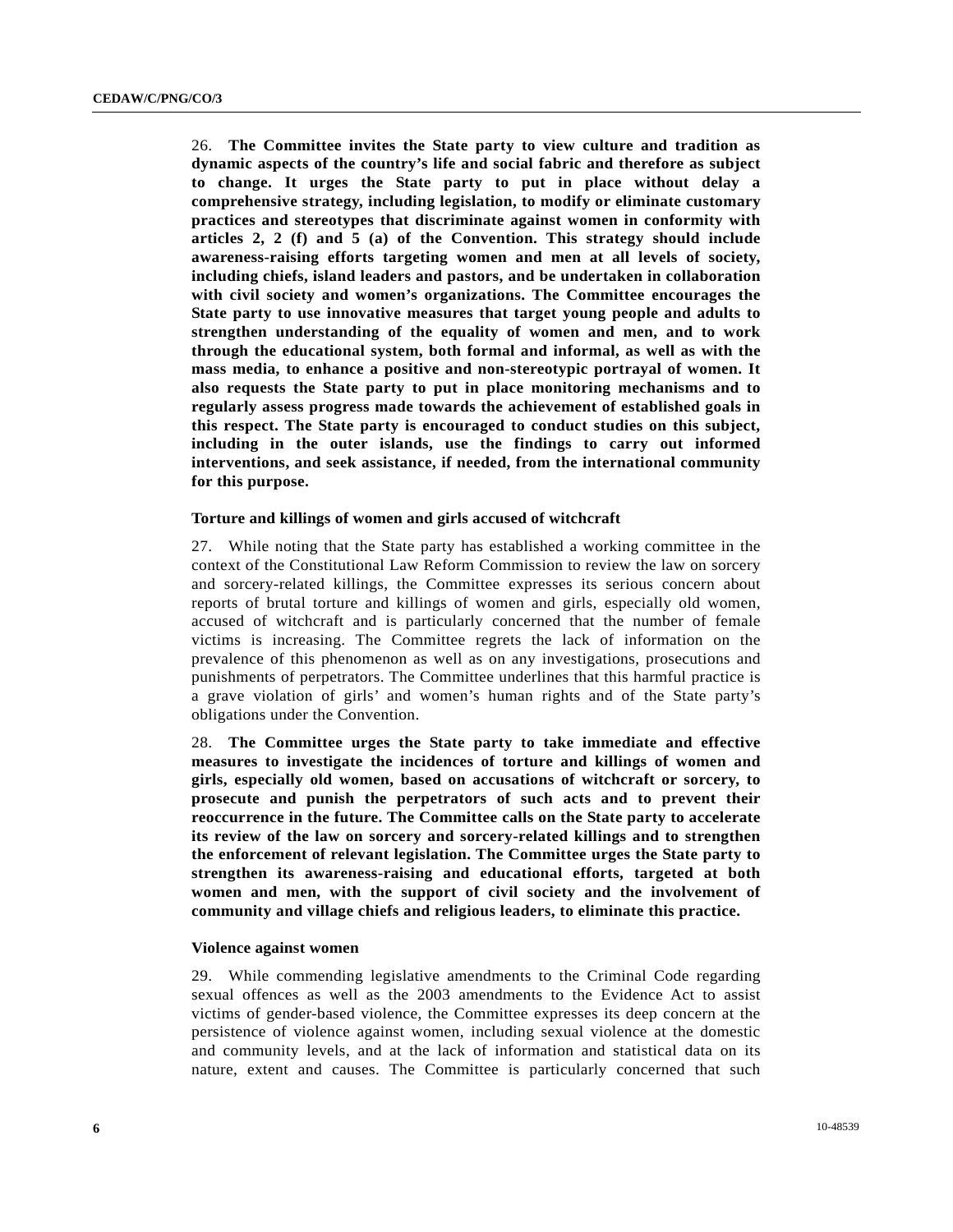violence would appear to be socially legitimized and accompanied by a culture of silence and impunity and that cases of violence are thus underreported. The Committee is also concerned by reports of traditional apologies as a form of resolution for offences committed against the victims, including in the context of the village courts. The Committee is further concerned about the lack of a comprehensive legal framework addressing all forms of violence against women. Furthermore, the Committee notes with concern that victim protection services and enforcement measures are insufficient. It is also concerned about the lack of shelters or safe houses, counselling and other services. In addition, the Committee expresses its deep concern about reports of sexual abuse of women upon arrest and in police custody, perpetrated by both police officers and male detainees, and at times in the form of collective rape, and that such abuses are rarely documented and investigated and perpetrators not prosecuted and punished.

30. **The Committee draws the attention of the State party to the in-depth study of the Secretary-General on all forms of violence against women (A/61/122/Add.1 and Corr.1) and urges the State party to take note of its contents and to give priority attention to the enactment and implementation of a comprehensive legal framework addressing all forms of violence against women in conformity with the Committee's general recommendation No. 19. It also calls upon the State party to take steps to ensure that traditional apologies are abolished and to raise public awareness, including through the mass media and education programmes, that all forms of violence against women, including domestic and sexual violence, are a form of discrimination under the Convention and are unacceptable. The Committee further calls upon the State party to ensure that women and girls who are victims of violence have access to immediate and effective means of redress and protection, including shelters and safe houses. The Committee recommends the implementation of training for the judiciary and public officials, in particular law enforcement personnel and health-service providers, in order to ensure that they are sensitized to all forms of violence against women and can provide adequate support to victims. It further recommends that the State party enhance its data-collection efforts and establish a monitoring and evaluation mechanism in order to regularly assess the impact and effectiveness of measures aimed at preventing and redressing violence against women. It invites the State party to seek international assistance in its efforts to put in place such a comprehensive response. Furthermore, it urges the State party to take necessary measures to ensure that custodial violence by officials, including acts of sexual abuse of women and girls, are prosecuted and punished as grave crimes.**

#### **Exploitation of prostitution and trafficking**

31. The Committee notes that the State party is in the process of ratifying the United Nations Convention against Transnational Organized Crime and the Protocol to Prevent, Suppress and Punish Trafficking in Persons, Especially Women and Children, supplementing the Convention. However, the Committee notes with concern that there are no specific laws addressing trafficking-related problems. It is also concerned about the lack of information and data on the prevalence of the exploitation of prostitution and trafficking in the State party, about the increase in the number of young women between 16 and 24 years of age engaged in prostitution and about the fact that there is little systematic State intervention or sanction.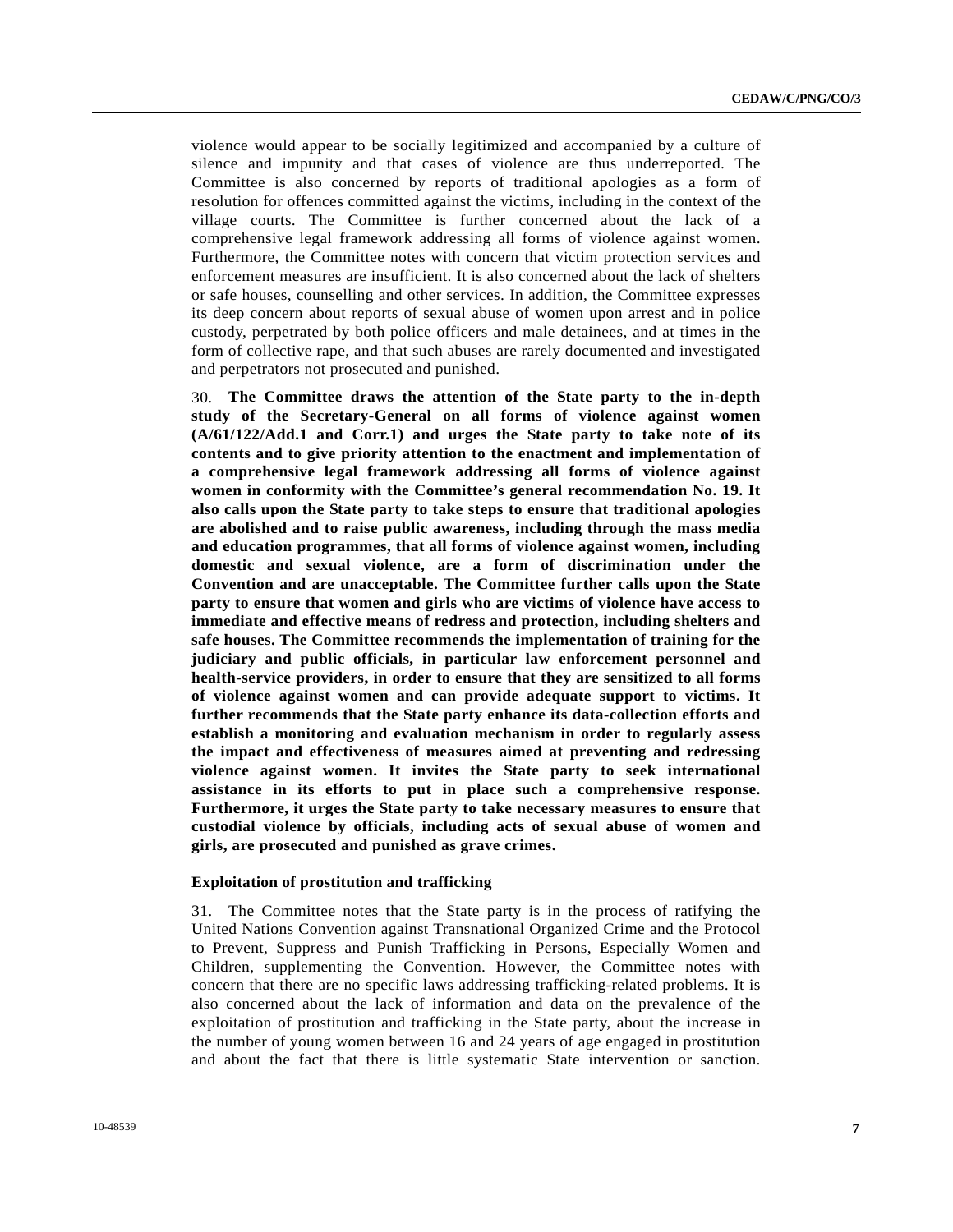Furthermore, the Committee expresses its concern about cross-country trafficking, which involves commercial sex as well as exploitative labour.

32. **The Committee calls on the State party to prepare and adopt a legislative framework on trafficking in human beings, including the prevention of trafficking, the timely prosecution and punishment of traffickers, the provision of protection from traffickers/agents and quality support and programmes for victims. The Committee requests the State party to include information and data in its next report on the prevalence of the exploitation of prostitution and trafficking. The Committee encourages the State party to conduct studies and surveys for this purpose and to seek international assistance as required. The Committee also encourages the State party to accelerate the process of ratifying the United Nations Convention against Transnational Organized Crime and the Protocol to Prevent, Suppress and Punish Trafficking in Persons, Especially Women and Children, supplementing the Convention. The Committee urges further cooperation with countries of origin on measures for the prevention and prosecution of trafficking as well as protection of victims.** 

#### **Participation in political and public life**

33. The Committee welcomes the preparation of the Equality and Participation Bill, now on Notice Paper in Parliament, which provides for 22 reserved seats for women in Parliament (1 per province, representing each of the 22 provinces). However, the Committee expresses its concern about the very low representation of women in Parliament and by the low levels of participation of women in other areas of public and political life, especially at the highest levels of decision-making, local government, the judiciary, including the village courts, and the international civil service. The Committee is also concerned about the practice of family voting, whereby one family member (usually the male head of the household) casts votes on behalf of other family members, or family members enter the voting booth together.

34. **The Committee urges the State party to expeditiously adopt, through its Parliament, the Equality and Participation Bill with 22 reserved seats for women in Parliament. The Committee also calls on the State party to take all appropriate measures to increase the number of women in elected and appointed office at all levels, so as to comply with articles 7 and 8 of the Convention. The Committee encourages the State party to take concrete measures, including temporary special measures, in accordance with article 4, paragraph 1, of the Convention, the Committee's general recommendations Nos. 23 and 25, and to establish concrete goals and timetables in order to accelerate the increase in the representation of women in all spheres of public life. It also encourages the State party to implement awareness-raising campaigns, including on the purpose of introducing temporary special measures as a necessary strategy for accelerating realization of women's de facto equality, such as quotas, and to highlight the importance to society as a whole of women's full and equal participation in leadership positions in all sectors and at all levels. The Committee also calls on the State party to take measures to empower women in the outer islands so that they can participate in island matters on an equal footing. The Committee recommends that the State party carefully monitor the effectiveness of measures taken and results achieved and encourages it to continue to use targets and quotas, where appropriate, in this respect.**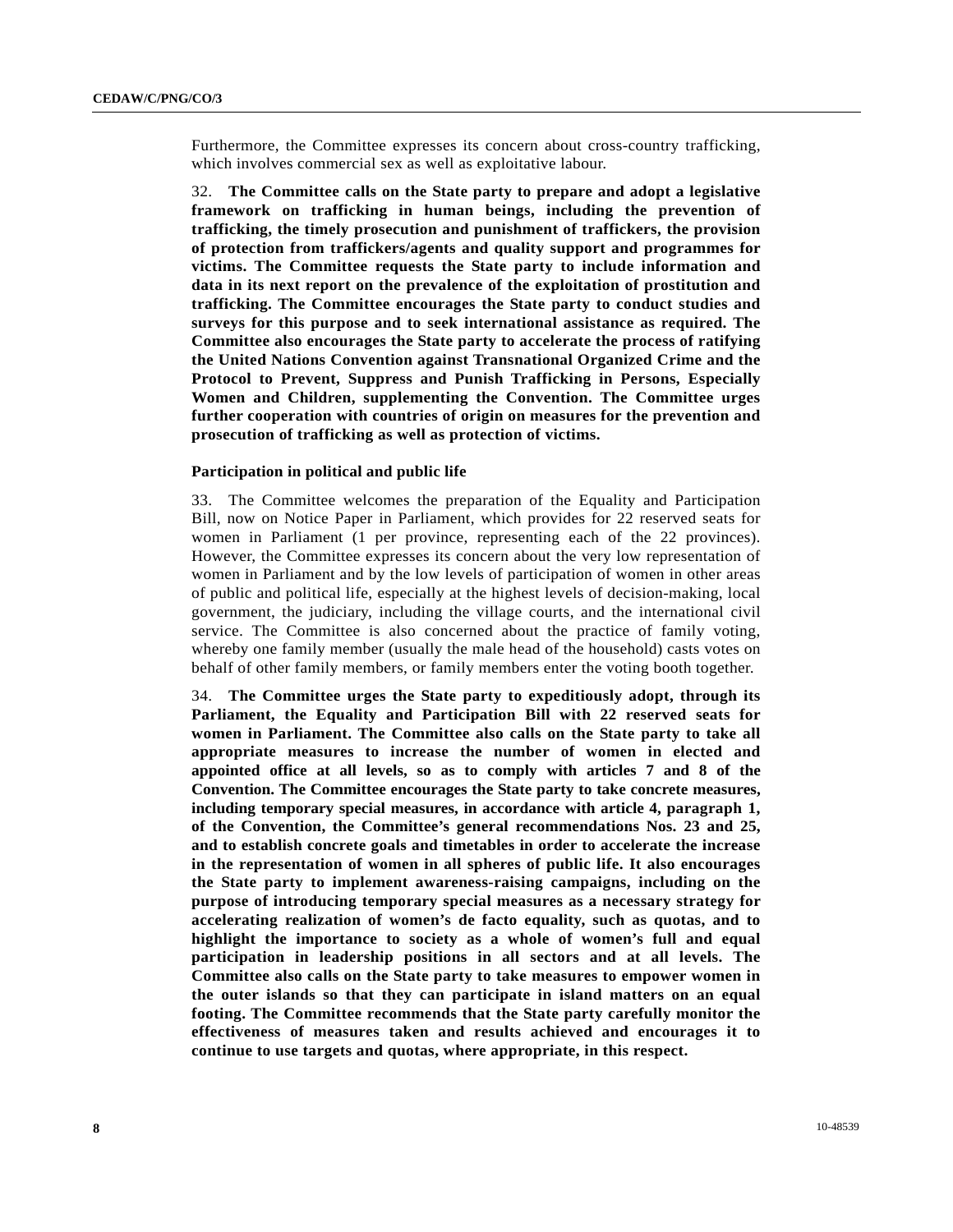#### **Birth registration**

35. While noting that the Civil Registration Office within the Department for Community Development has a compulsory birth and marriage registration programme, the Committee notes with concern that only a small percentage of the population has had its birth registered and that this might impact negatively on the legal status of women.

36. **The Committee recommends that the State party take effective measures to achieve timely registration of all births and marriages and undertake awarenessraising measures, throughout the country, particularly in rural and remote areas, on the importance of registering births for the equal status of women.** 

#### **Education**

37. The Committee welcomes the launch, in 2002, of the policy of Gender Equity in Education to redress the gender gaps at all levels of education. It also welcomes the launch, in 2005, of the 10-year education plan (2005-2014), but expresses its concern about the lack of information on the specific budgetary allocations for the education sector, including the implementation of the plan as well as the Bougainville Education Plan. The Committee is also concerned about the lack of a comparative analysis of education enrolment rates, dropout rates and literacy rates by sex and urban and rural area. It is further concerned about traditional attitudes that constitute obstacles to girls' education and that the completion rate for girls is much lower than for boys. The Committee is concerned that the State party has not yet met its national targets under Goal 2 (universal education) and Goal 3 (gender equality) of the Millennium Development Goals; it stresses that education is a key to the advancement of women and girls and that the low level of education of women and girls remains one of the most serious obstacles to their full enjoyment of their human rights. While noting that the State party has adopted a zero-tolerance approach in this respect, the Committee expresses its deep concern about the high level of sexual abuse and harassment against girls in schools, including by male teachers, as well as expulsion or rejection because of pregnancy.

38. **The Committee recommends that the State party continue to strengthen its efforts under article 10 of the Convention through implementation of its 10-year education plan and the Bougainville Education Plan in order to achieve the equal access of all girls to all levels of education in line with the Millennium Development Goals. The Committee also recommends that the State party take effective steps to overcome traditional attitudes that may constitute obstacles to girls' and women's education, and take necessary measures to ensure equal access of girls and women to all levels of education and their retention. In this regard, the Committee recommends that the State party put in place measures, including monitoring mechanisms and sanctions, to ensure that pregnant students stay in school during pregnancy and return after childbirth. The Committee urges the State party to allocate the necessary budget for the implementation of various projects and programmes and requests the State party to provide information in its next report on the measures taken and on their impact on gender. It also calls upon the State party to review and improve its statistics in the area of education and to carry out human rights education in all schools. The Committee further calls upon the State party to strengthen its efforts to provide an educational environment free from discrimination and**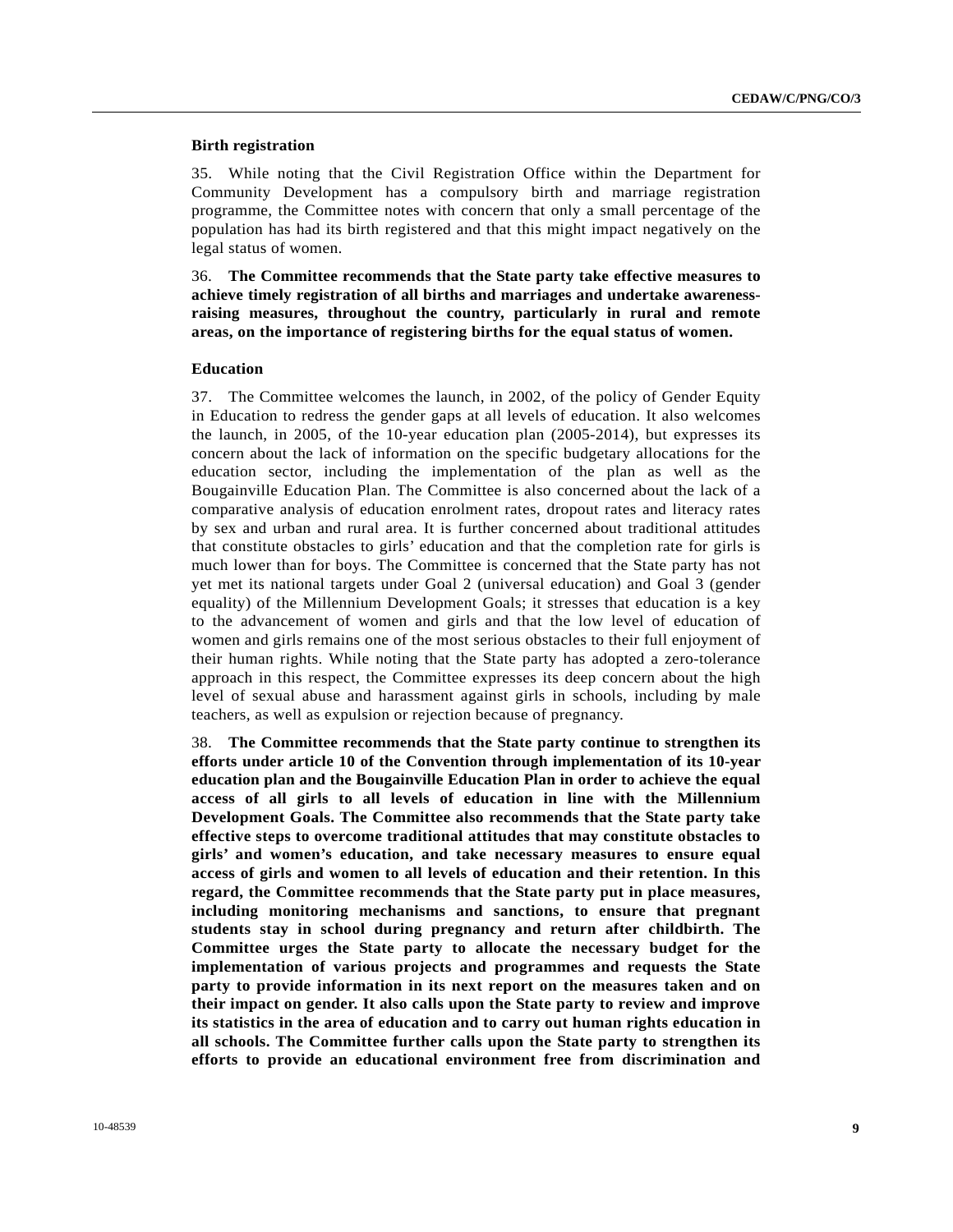**violence, including through awareness-raising and the training of school officials, teachers and students, sensitization of children through the media, the promotion of intercultural perspectives in education services and the establishment of reporting and accountability mechanisms to ensure that perpetrators of sexual abuse against girls are prosecuted.** 

#### **Employment**

39. The Committee welcomes the adoption in 2004 of the Informal Sector Control and Development Act and notes that the Ministry of Labour and Industrial Relations has embarked on a labour laws review programme, commencing with the proposed Industrial Relations Bill providing for an appeals system. The Committee also welcomes the fact that the State party has ratified 24 important International Labour Organization conventions. However, the Committee regrets the limited data contained in the report on the situation of women in the labour force, which prevented it from obtaining a clear picture with regard to women's participation in the labour force in urban and rural areas, unemployment rates, the gender wage gap and vertical and horizontal labour force segregation. It also regrets the lack of information on women's labour rights, including protection from sexual harassment.

40. **The Committee requests the State party to ensure equal opportunities for women in the labour market, in accordance with article 11 of the Convention. It calls on the State party to review its labour laws and ensure that employment legislation applies to and is enforced in the public and private sectors. The Committee also calls upon the State party to provide a regulatory framework for the informal sector, with a view to providing access to social protection and benefits. It further calls on the State party to provide, in its next report, detailed information, including data disaggregated by sex; an analysis on the situation of women in the field of employment, in both the formal and informal sectors, and trends over time; and information about measures taken and their impact on realizing equal opportunities for women in the employment sectors, including in new fields of employment and entrepreneurship. The Committee requests the State party to provide in its next periodic report detailed information about legal provisions and their monitoring and enforcement; equal pay for work of equal value; and existing complaints mechanisms, as well as statistical information concerning their use by women and their outcomes. It also requests the State party to provide information on legislative and other measures taken to protect women from sexual harassment in the workplace.** 

#### **Health**

41. While noting the existence of various policies and programmes, and while recognizing geographical constraints, the Committee is concerned that women, particularly in the outer islands, experience difficulties in accessing affordable and appropriate health care. The Committee notes with concern that the life expectancy for women in the State party is lower than that of men and it expresses its serious concern about the very high rate of maternal mortality (930 per 100,000 live births), as well as the high rate of infant mortality. The Committee is also concerned that abortion is a punishable offence under the law, with a penalty of seven years imprisonment with no exceptions, and that this prohibition leads women to seek unsafe, illegal abortions, with consequent risks to their life and health. Clandestine abortions are a major cause of maternal mortality and the Committee regrets the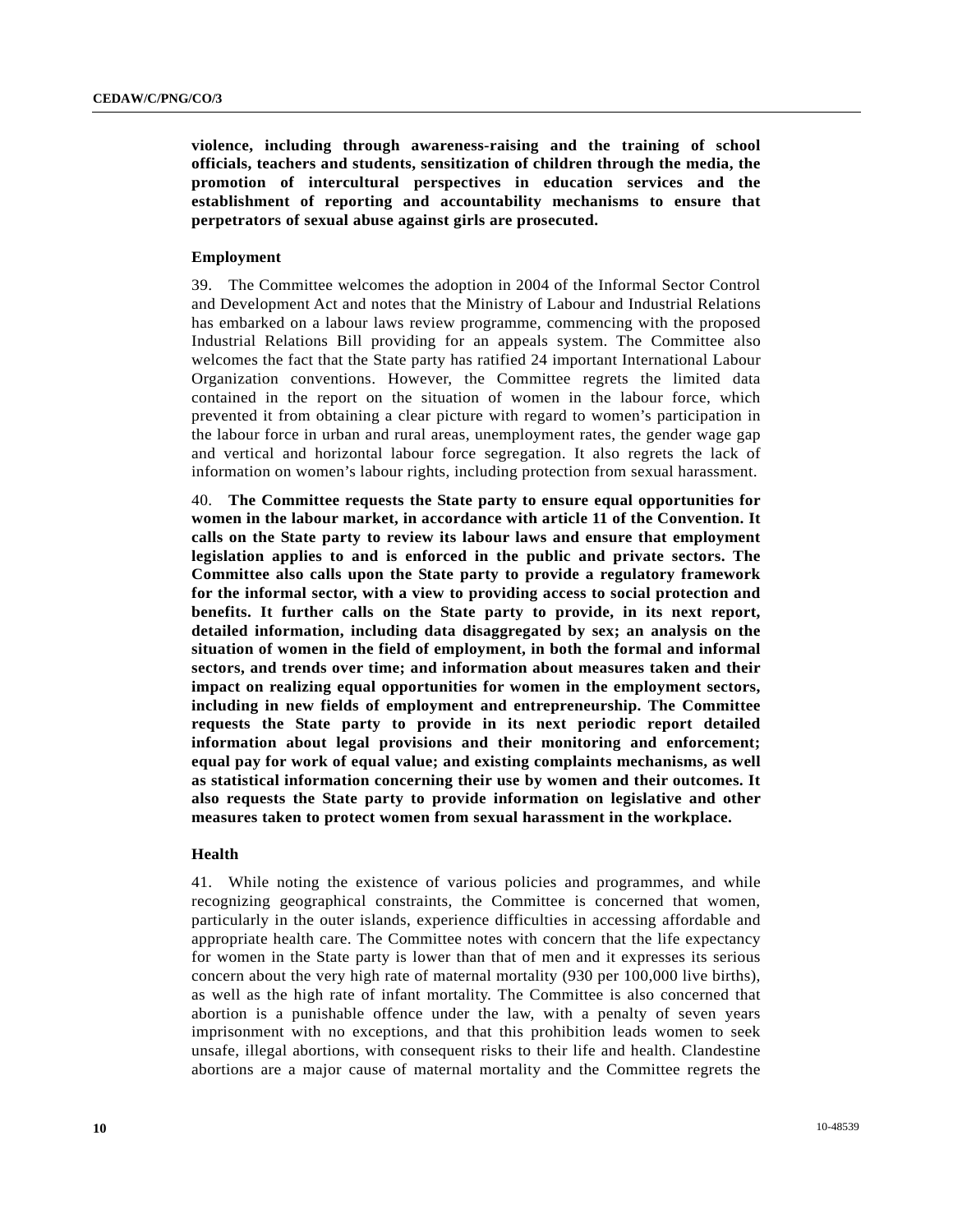lack of data available on the percentage of maternal deaths attributed to unsafe abortions. The Committee is further concerned about the inadequacy of preventive health-care information and services, including in the area of sexual and reproductive health, the low rates of use of contraceptives and the high rates of teenage pregnancies and sexually transmitted infections. In addition, the Committee is concerned that adequate attention may not be paid to all areas of health care, including mental health and services for those women who may need specialized care, such as disabled women and girls.

42. **The Committee urges the State party to take concrete measures to enhance all aspects of health care for women in accordance with article 12 of the Convention and the Committee's general recommendation No. 24 on women and health in order to effectively address differential needs in the area of general health and the specific health needs of women, including those with special needs. It calls upon the State party to ensure that preventive health-care information and services, especially sexual and reproductive health care, is adequately addressed and to enhance access to such services by women in the outer islands. The Committee recommends that the State party review the laws relating to abortion, with a view to removing punitive provisions imposed on women who undergo abortion and to providing them with access to quality services for the management of complications arising from unsafe abortion. It requests the State party to provide data on the percentage of maternal deaths attributed to unsafe abortions in its next periodic report. It also requests the State party to strengthen and expand its efforts aimed at the prevention of teenage pregnancies and sexually transmitted infections by increasing knowledge about family planning, including contraceptives, and awareness of existing services. This should include the provision of comprehensive, youthfriendly sexual and reproductive health-care services, confidence-building programmes and age-appropriate sex education as part of the formal and informal education curricula targeted at girls and boys. Such programmes should take due account of traditions and the physical barriers confronting women in rural areas.** 

## **HIV/AIDS**

43. While noting the information provided on various important initiatives undertaken by the State party to prevent and combat HIV/AIDS, including the HIV/AIDS Management and Prevention Act 2003 and the National Strategic Plan on HIV/AIDS 2006-2010, the Committee notes with deep concern that the State party faces a serious epidemic, with 1.5 per cent of its 6.5 million people being infected, and that women and girls are disproportionately affected by HIV, accounting for 60 per cent of the people living with HIV. The Committee is particularly concerned that girls and women are infected at a younger age than boys and men, with twice as many women as men infected between the ages of 15 and 29 years, and that girls between 15 and 19 years of age have the highest rate of HIV/AIDS in the country, four times that of boys the same age. In this respect, the Committee is concerned that women and girls may be particularly susceptible to infection owing to genderspecific norms and that the persistence of unequal power relations between women and men and the inferior status of women and girls may hamper their ability to negotiate safe sexual practices and may increase their vulnerability to infection.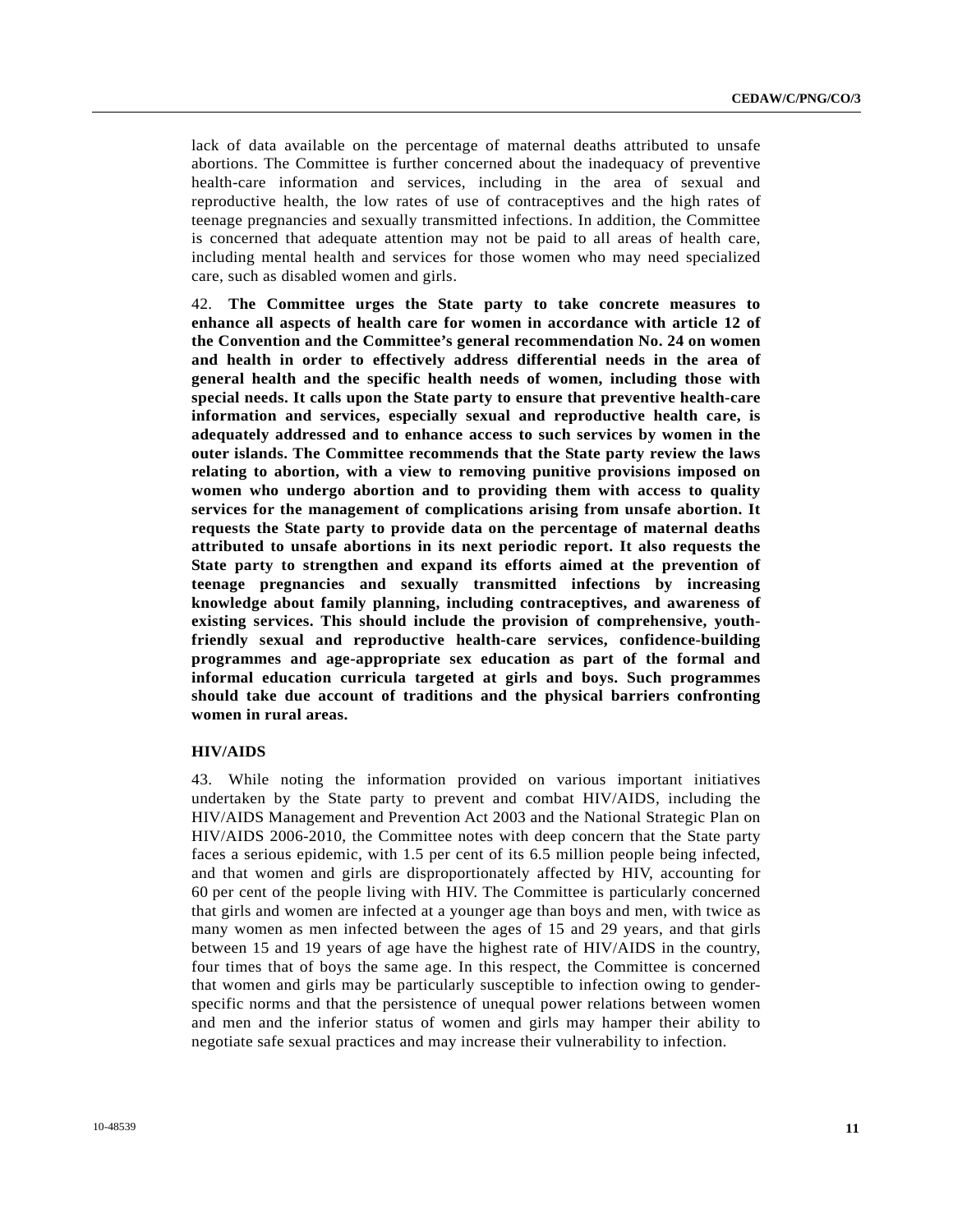44. **The Committee recommends that the State party take continued and sustained measures to address the impact of HIV/AIDS on women and girls, as well as its social and family consequences. It urges the State party to enhance its focus on women's empowerment, include clearly and visibly a gender perspective in its policies and programmes on HIV/AIDS and increase the role of men in all relevant measures. The State party is encouraged to undertake awareness-raising campaigns throughout the State party and among Government personnel in respect of prevention, protection and maintenance of confidentiality in order to systemize and integrate approaches for multiple government sectors. The Committee recommends that the State party provide information in its next report on measures taken in this respect, as well as on obstacles encountered and results achieved.** 

#### **Rural women**

45. The Committee notes that more than two thirds of the population lives outside urban centres, where the majority of women are engaged in subsistence livelihoods. While noting that the State party has initiated various development projects, programmes and measures, including in the outer islands and remote areas, the Committee is concerned that such development projects may not always include a gender perspective. Furthermore, the Committee is concerned that widespread poverty among women and poor socio-economic conditions are among the causes of the violation of women's human rights and discrimination against women. It is especially concerned about the situation of rural women, particularly in view of their precarious living conditions and lack of access to justice, health care, ownership of land, inheritance, education and community services, as well as their lack of participation in decision-making processes at the community level. The Committee also expresses its concern that women lack access to credit and banking facilities, which is a major constraint to their participation in small business projects, and that this is linked to the fact that most women do not have control or ownership of land or other substantial resources, which banks generally require as collateral for loans.

46. **The Committee urges the State party to make the promotion of gender equality an explicit component of its national development plans and policies, in particular those aimed at poverty alleviation and sustainable development. It urges the State party to pay special attention to the needs of rural women, ensuring their participation in decision-making processes and full access to justice, health care, inheritance, education and community services. The Committee also urges the State party to take appropriate measures to eliminate all forms of discrimination against women with respect to ownership and inheritance of land and to ensure that women participate in decision-making processes and have access to income-generation opportunities, including access to training, markets and credit. The Committee calls on the State party to ensure that a gender perspective is included in all poverty reduction plans and strategies and it recommends that the State party collect data on the situation of rural women and include such data and analysis in its next periodic report. The Committee encourages the State party to seek assistance from the international community in this respect.**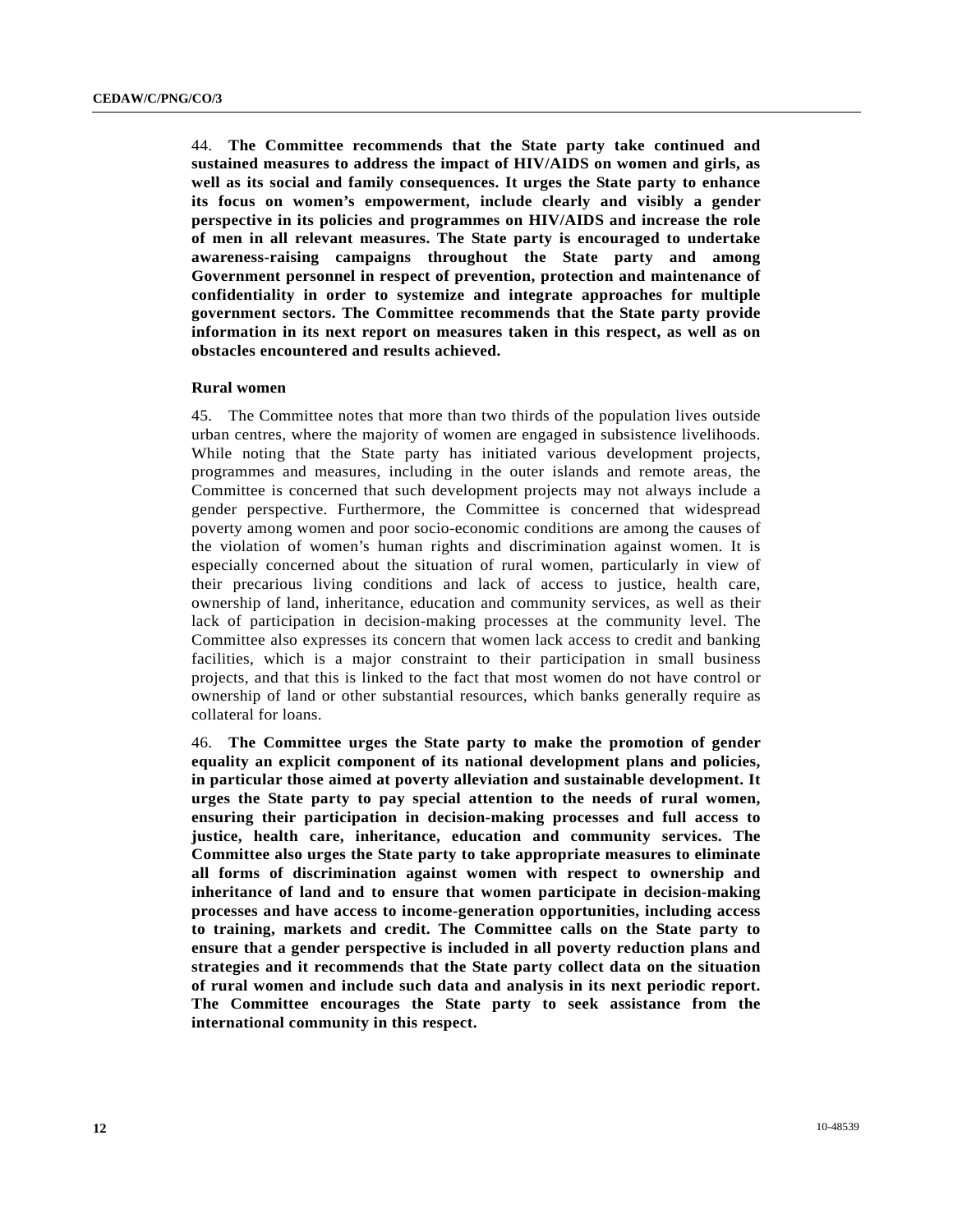## **Disadvantaged groups of women**

47. While noting the statement by the delegation that the State party is considering the establishment of a social protection policy framework for certain disadvantaged groups, the Committee notes with concern that at present there is no social response or political framework for addressing the problems of women belonging to disadvantaged groups other than family solidarity. It regrets the very limited information and statistics about vulnerable groups of women, including elderly women, women with disabilities and migrant women, who often suffer from multiple forms of discrimination, especially with regard to access to education, employment and health care. The Committee is also concerned about the statement in the State party report that increased formal and informal fostering/adoption of children, particularly within the extended family, is another potentially harmful cultural practice that places young children at risk and it regrets the lack of information on the prevalence of such practice as well as measures taken to protect these children.

48. **The Committee requests the State party to provide in its next report a comprehensive picture of the de facto situation of disadvantaged groups of women, including older women, women with disabilities and migrant women, in all areas covered by the Convention, as well as information on specific programmes and achievements. The Committee also requests the State party to provide information on the prevalence of formal and informal fostering/adoption of children as well as measures taken to protect these children.** 

#### **Family relations**

49. The Committee expresses its concern about the multiple marital systems that apply in the State party and is concerned that the minimum age of marriage is 16 years for girls and 18 years for boys. The Committee is particularly concerned about the practice of polygamy, bride price, early marriages as well as forced and arranged marriages, and it is also concerned that other discriminatory customary practices persist, especially in rural and remote communities, with regard to, inter alia, marriage and its dissolution, as well as family relations, including inheritance.

50. **The Committee urges the State party to harmonize its civil, religious and customary law with article 16 of the Convention and to accelerate reform in respect of the laws relating to marriage and family relations in order to bring its legislative framework into compliance with articles 15 and 16 of the Convention. Such a process should be participatory and include local community and religious leaders, as well as women from civil society. The Committee calls on the State party to raise the minimum age for marriage to 18 years of age for both males and females, in line with international standards. The Committee also calls upon the State party to implement measures aimed at eliminating polygamy, in line with the Committee's general recommendation No. 21 on equality in marriage and family relations. In addition, the Committee recommends that the State party immediately undertake research on marriage and its dissolution, including inheritance, to inform on reform strategies.**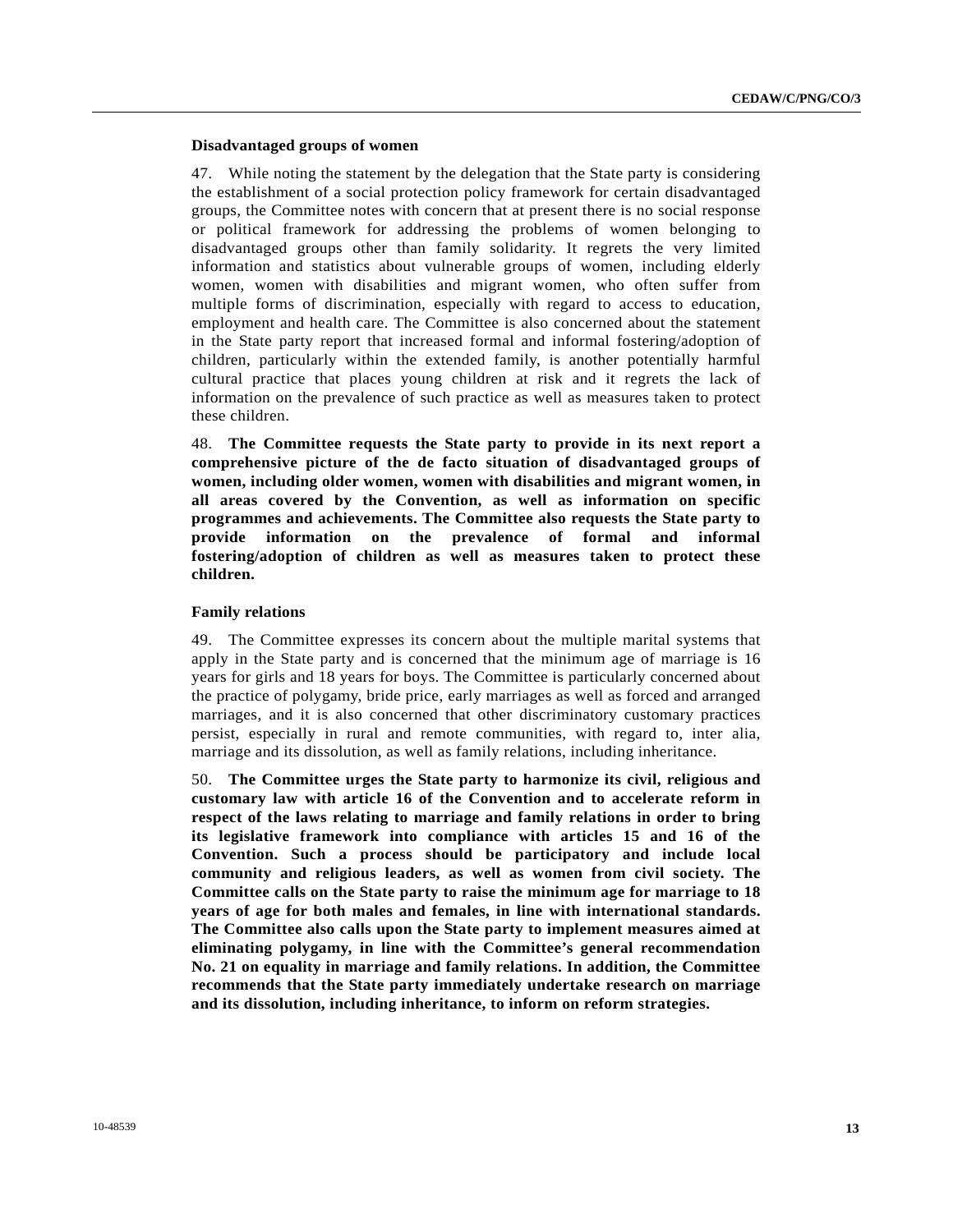#### **Autonomous Region of Bougainville**

51. The Committee, being cognizant of the need to sustain peace and reconciliation in the post-conflict society and situation in the Autonomous Region of Bougainville, expresses its concern about the limited involvement of women in the formal decision-making processes in the post-conflict area and is concerned that women and men war veterans may not have benefited from equal recognition and rehabilitation, including general and mental health care.

52. **The Committee calls on the State party to take the necessary measures to ensure women's involvement in the establishment of peace and reconciliation in Bougainville, including through their equal opportunity and participation in the decision-making processes in all spheres of development. It also calls on the State party to ensure that both women and men war veterans benefit from equal recognition and rehabilitation, including general and mental medical care. The Committee further calls on the State party to ensure that the Autonomous Bougainville Government adopts measures that take due account of Security Council resolution 1325 (2000) on women and peace and security.** 

#### **Data collection and analysis**

53. While noting that some statistics have been provided and that the State party is establishing a sex-disaggregated database within the Office for the Development of Women, the Committee is concerned by the limited availability of data disaggregated by sex and ethnic group for several areas covered by the Convention, which are necessary for an accurate assessment of the situation of women and for informed, targeted policymaking and the systematic monitoring and evaluation of progress achieved, and trends over time, towards the realization of women's de facto equality in regard to all areas covered by the Convention.

54. **The Committee calls upon the State party to continue to enhance the collection of comprehensive data disaggregated by sex and of measurable indicators to assess trends in the situation of women and progress towards the realization of women's de facto equality, and draws its attention to the Committee's general recommendation No. 9 in this regard. The Committee invites the State party to seek international assistance, as necessary, for the development of such data collection and analysis efforts and to ensure that such efforts are based on the needs of users of the data.** 

 **Optional Protocol and amendment to article 20, paragraph 1** 

55. **The Committee calls upon the State party to accede to the Optional Protocol to the Convention and invites the State party to accept the amendment to article 20, paragraph 1, of the Convention, concerning the meeting time of the Committee.** 

## **Beijing Declaration and Platform for Action**

56. **The Committee urges the State party, in the implementation of its obligations under the Convention, to fully utilize the Beijing Declaration and Platform for Action, which reinforce the provisions of the Convention, and requests the State party to include information thereon in its next periodic report.**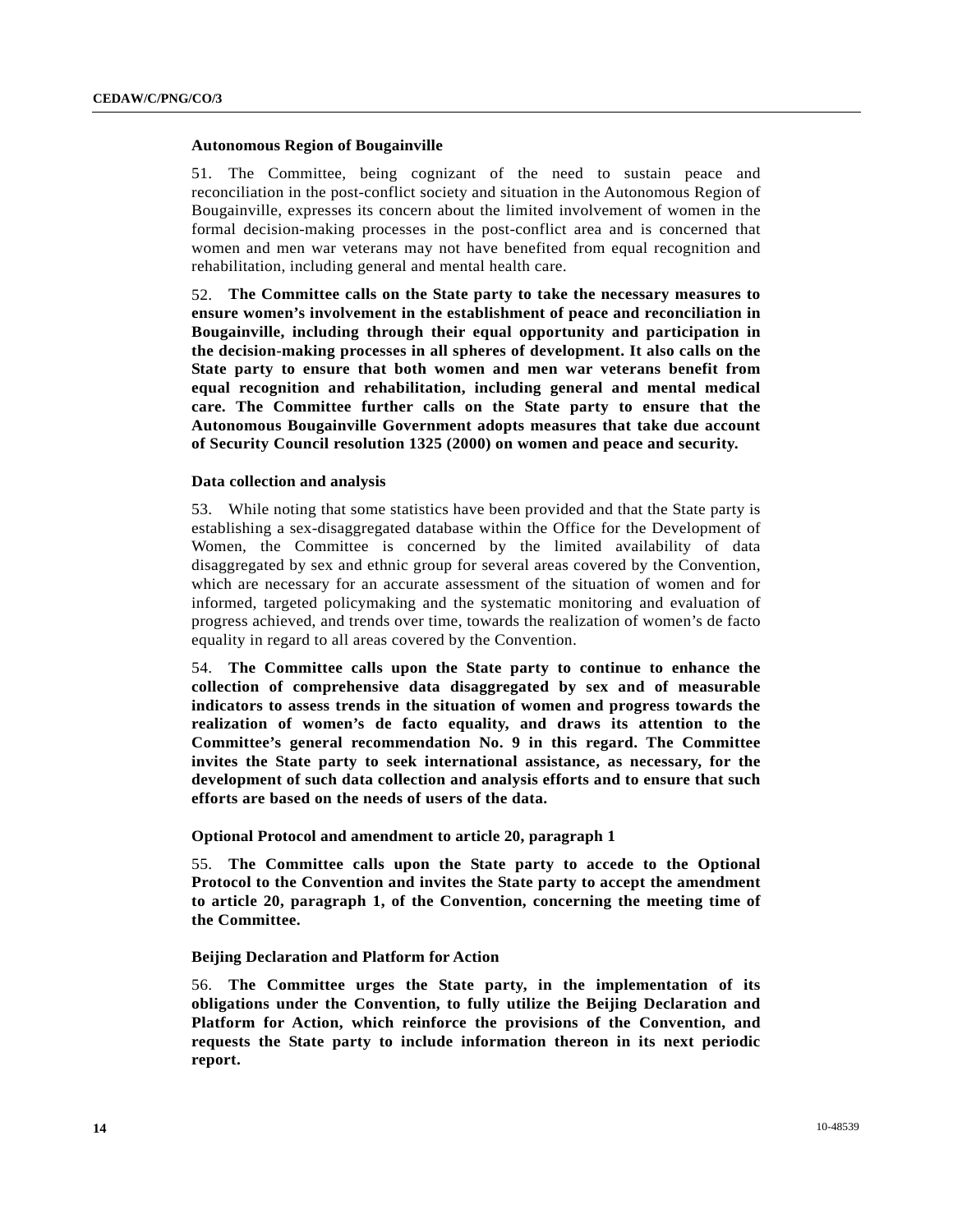#### **Millennium Development Goals**

57. **The Committee emphasizes that full and effective implementation of the Convention is indispensable for achieving the Millennium Development Goals. It calls for the integration of a gender perspective and for explicit reflection of the provisions of the Convention in all efforts aimed at the achievement of the Millennium Development Goals and requests the State party to include information thereon in its next periodic report.** 

#### **Dissemination**

58. **The Committee requests the wide dissemination in Papua New Guinea of the present concluding observations in order to make the people, including government officials, politicians, parliamentarians and women's and human rights organizations, aware of the steps that have been taken to ensure de jure and de facto equality of women, as well as the further steps that are required in that regard. The Committee recommends that the dissemination should include the local community level. The State party is encouraged to organize a series of meetings to discuss progress achieved in the implementation of the observations. The Committee requests the State party to continue to disseminate widely, in particular to women's and human rights organizations, the Committee's general recommendations, the Beijing Declaration and Platform for Action and the outcomes of the twenty-third special session of the General Assembly, entitled "Women 2000: gender equality, development and peace for the twenty-first century".** 

#### **Ratification of other treaties**

59. **The Committee notes that the adherence of the State party to the nine major international human rights instruments**[1](#page-14-0) **would enhance the enjoyment by women of their human rights and fundamental freedoms in all aspects of life. The Committee therefore encourages the Government of Papua New Guinea to consider ratifying the treaties to which it is not yet a party, namely, the Convention against Torture and Other Cruel, Inhuman or Degrading Treatment or Punishment, the International Convention on the Protection of the Rights of All Migrant Workers and Members of Their Families, the International Convention for the Protection of All Persons from Enforced Disappearance and the Convention on the Rights of Persons with Disabilities.** 

#### **Follow-up to concluding observations**

<span id="page-14-0"></span>**\_\_\_\_\_\_\_\_\_\_\_\_\_\_\_\_\_\_** 

60. **The Committee requests the State party to provide, within two years, written information on the steps taken to implement the recommendations contained in paragraphs 28 and 34 above.**

<sup>1</sup> The International Covenant on Economic, Social and Cultural Rights, the International Covenant on Civil and Political Rights, the International Convention on the Elimination of All Forms of Racial Discrimination, the Convention on the Elimination of All Forms of Discrimination against Women, the Convention against Torture and Other Cruel, Inhuman or Degrading Treatment or Punishment, the Convention on the Rights of the Child, the International Convention on the Protection of the Rights of All Migrant Workers and Members of Their Families, the International Convention for the Protection of All Persons from Enforced Disappearance and the Convention on the Rights of Persons with Disabilities.